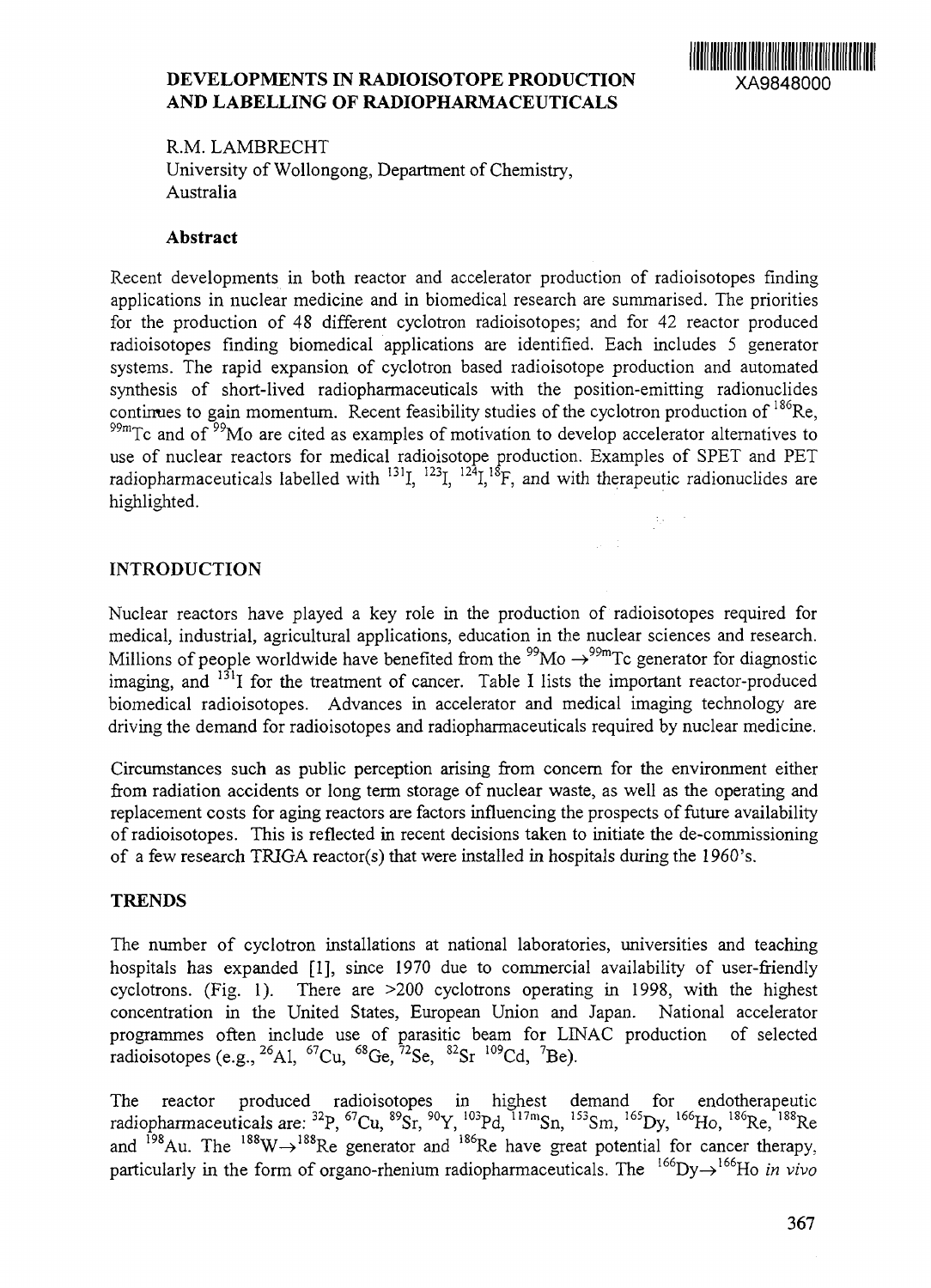

Fig. 1. Number of cyclotron installations commissioned between 1972 and 1997, and a projection for 1998 based upon the number of identified cyclotron orders.

biomedical generator has been suggested as offering advantages for bioconjugated monoclonal antibodies. Both <sup>188</sup>W and<sup>166</sup>Dy are produced by double neutron capture reaction, and therefore production is limited to a few high power nuclear reactors. The applications of neutron-rich radioisotopes include: treatments of cancer with radioimmunospecific radiopharmaceuticals, bone pain palliation, radiation synovectomy for treatment of rheumatoid arthritis, bone marrow ablation for treatment of myloma.

it is essential to develop accelerator technology for the production of neutron rich radioisotopes that are needed for therapeutic and industrial purposes. Since 1993 there has been considerable progress at a few laboratories to meet this objective, and to reduce reliance on research nuclear reactors for medical radioisotopes. For example, there are 16 cyclotrons that will be dedicated to operating 24 h at 7 d per week year round only for the production of <sup>103</sup>Pd. It is used as a brachytherapy source for treatment of prostate cancer. Interestingly, the worldwide shortage of highly enriched  $102Pd$  was the driving force to abandon  $(n, \gamma)$  production of  $103$ Pd. The cyclotron production of  $186$ Re,  $64$ Cu and  $183$ Ta has been demonstrated. There is a technological challenge to develop cyclotron targets that can withstand 1 to 5 mA beam currents, as will be required for certain of the nuclear reactions that have a small cross section. Current targetry technology limits beam currents to  $\sim$ 1.2 mA.

Cyclotron radioisotope production uses nuclear data such as decay schemes, excitation functions and thick target yields. Recently a multi-institutional study [2,3] was completed to evaluate the feasibility of the cyclotron production of <sup>99m</sup>Tc, and of the <sup>99</sup>Mo-<sup>99m</sup>Tc generator There are various conflicting reports in the scientific literature. The study was motivated because of the continuing concern about the future supply of  $\frac{99}{9}$ Mo which is produced with nuclear reactors. Both theoretical calculations using the Hybrid-ALICE code, and experimental measurements of the <sup>100</sup>Mo(p,pn)<sup>99</sup>Mo nuclear reaction with 30-50 MeV protons indicated that the approach was not a viable alternative. However, detailed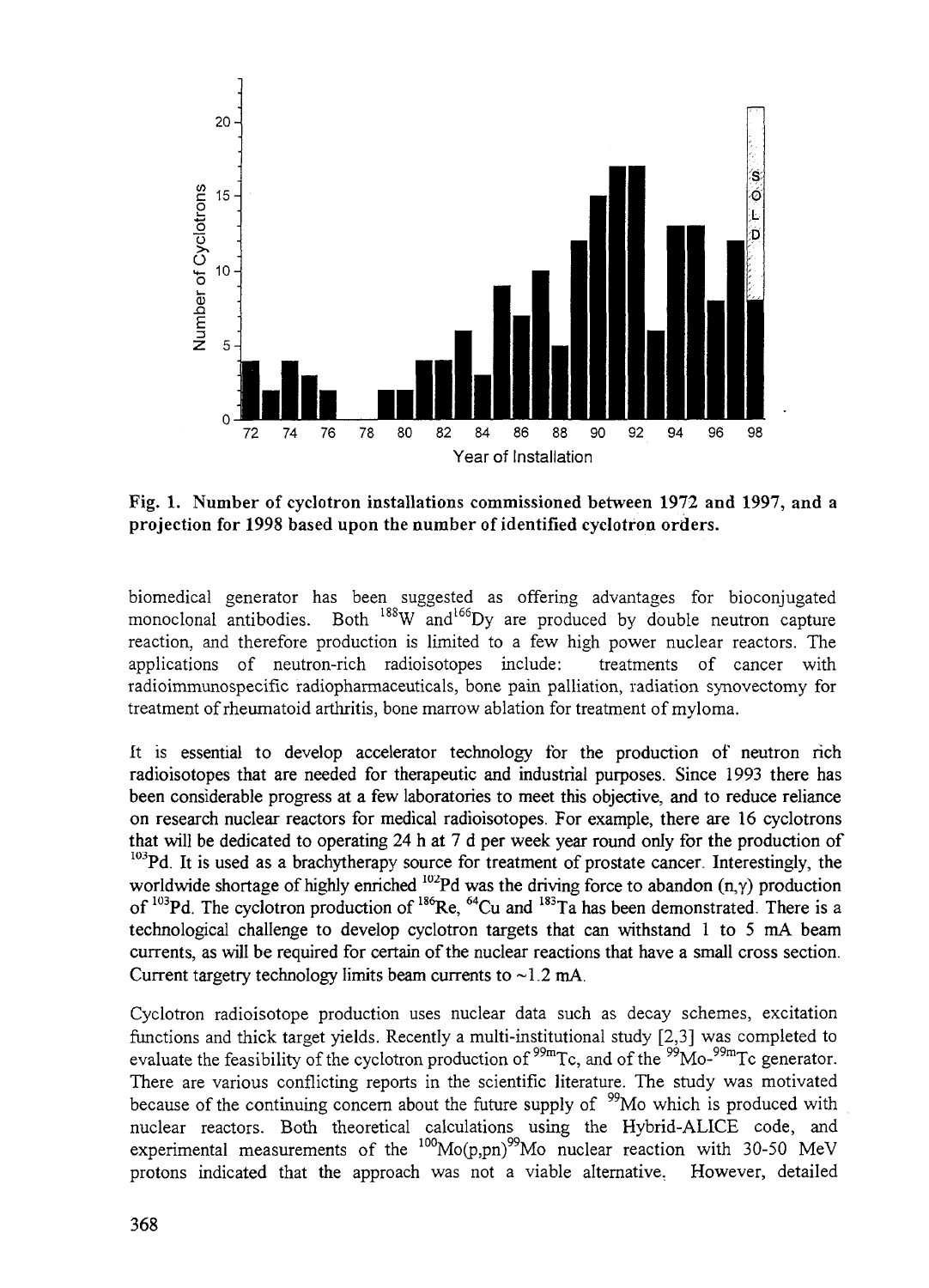| TABLE I. IMPORTANT REACTOR - PRODUCED BIOMEDICAL RADIOISOTOPES |                    |                 |                   |                   |                     |  |
|----------------------------------------------------------------|--------------------|-----------------|-------------------|-------------------|---------------------|--|
| $99$ Mo- $99$ mTc                                              | $^{131}$ I         | 32 <sub>p</sub> | $^{133}$ Xe       | ${}^{60}Co$       | $^{153}$ Sm         |  |
| $188$ W- $188$ Re                                              | $^{169}\mathrm{Y}$ | $^{153}$ Gd     | $^{117m}Sn$       | $^{186}$ Re       | $^{165}$ Dy         |  |
| $^{166}$ Dy- $^{166}$ Ho                                       | $^{166}\text{Ho}$  | $^{90}Sr$       | ${}^{89}Sr$       | $47$ Sc           | 59Fe                |  |
| $^{199}$ Hg- $^{199}$ Au                                       | $198$ Au           | $^{192}$ Ir     | ${}^{82}Br$       | 51Cr              | ${}^{55}Fe$         |  |
| $^{125}$ Xe- $^{125}$ I                                        | $^{64}$ Cu         | $^{177}$ Lu     | $42$ <sub>K</sub> | 109 <sub>Cd</sub> | $^{105}\mathrm{Rh}$ |  |
| $^{212}Bi$                                                     | $^{213}Bi$         | $^{33}P$        | $^{24}$ Na        | $137$ Cs          | $^{75}$ Se          |  |
| $^{14}$ C                                                      | $\rm ^3H$          | $^{35}S$        | $^{47}$ Ca        | $^{152}$ Eu       | $^{170}\mathrm{Tm}$ |  |

# TABLE II. PRIORITIES FOR PRODUCTION OF ACCELERATOR RADIONUCLIDES

| Application                                                           |          | Radionuclide                                                                                                                                                                                                                                                                                  |  |
|-----------------------------------------------------------------------|----------|-----------------------------------------------------------------------------------------------------------------------------------------------------------------------------------------------------------------------------------------------------------------------------------------------|--|
| PET and 511 KeV SPET<br>Emphasis on:<br>Emerging<br>Research Interest |          | ${}^{11}C, {}^{13}N, {}^{15}O, {}^{18}F$<br><sup>64</sup> Cu, <sup>124</sup> I, <sup>82</sup> Sr $\rightarrow$ <sup>82</sup> Rb<br><sup>38</sup> K, <sup>45</sup> Ti, <sup>62</sup> Zn $\rightarrow$ <sup>62</sup> Cu, <sup>73</sup> Se,<br>$^{75}Br$ , $^{76}Br$ , $^{82m}Rb$ , $^{94m}Tc$   |  |
| <b>SPET</b>                                                           | Clinical | ${}^{67}Ga$ , ${}^{111}In$ , ${}^{123}I$ , ${}^{201}T1$                                                                                                                                                                                                                                       |  |
| Therapeutic                                                           |          | ${}^{64}$ Cu, ${}^{67}$ Cu, ${}^{103}$ Pd, ${}^{186}$ Re, ${}^{211}$ At                                                                                                                                                                                                                       |  |
| Standards and Sources                                                 |          | $^{22}$ Na, $^{57}$ Co, $^{139}$ Ce                                                                                                                                                                                                                                                           |  |
| Commercial -Medical<br>Emerging<br>Various                            |          | <sup>18</sup> F, <sup>13</sup> N, <sup>67</sup> Ga, <sup>81</sup> Rb $\rightarrow$ <sup>81m</sup> Kr, <sup>103</sup> Pd,<br>${}^{123}\text{Xe} \rightarrow {}^{123}\text{I}$ . ${}^{201}\text{Pb} \rightarrow {}^{201}\text{I}$<br>$^{124}$ <sub>I</sub><br>$^{22}$ Na, $^{57}$ Co, $^{88}$ Y |  |
| Others                                                                | ٠        | <sup>7</sup> Be, <sup>10</sup> C, <sup>26</sup> Al, <sup>28</sup> Mg, <sup>48</sup> V, <sup>75</sup> Se,<br><sup>87</sup> Y → <sup>87m</sup> Y, <sup>93</sup> Mo, <sup>99</sup> Mo, <sup>109</sup> Cd,<br>$^{99m}$ Tc, $^{147}$ Gd, $^{195}$ Au, $^{206}$ Bi                                  |  |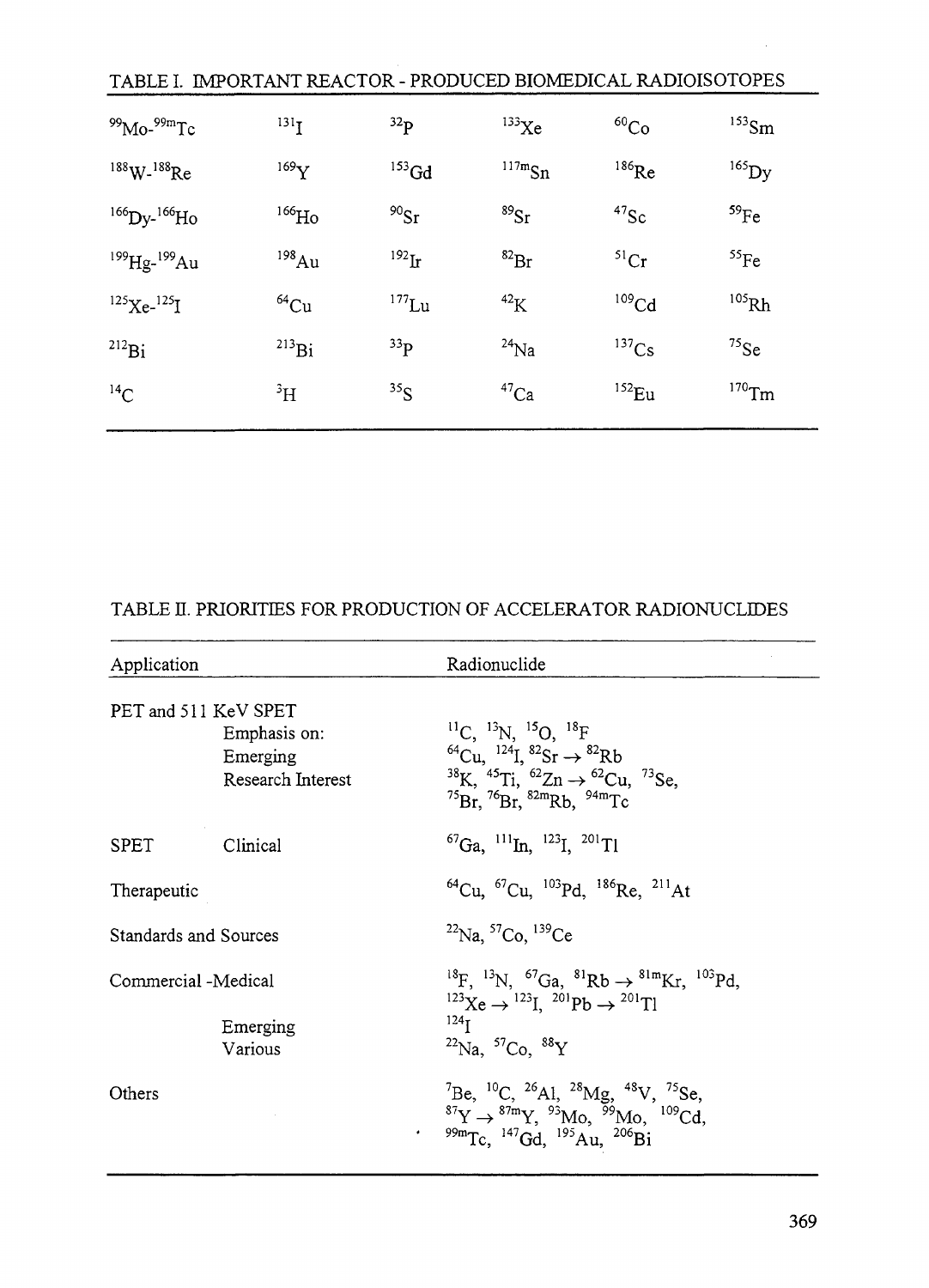# TABLE  $\scriptstyle\rm III.$  OUTLINE OF  $^{123}$ I-RADIOPHARMACEUTICALS

| Tumours                    | Peptides and proteins<br>Receptor-specific ligands<br>Meta-iodobenzylguanidine (m-IBG)<br>Hypoxia agents<br>$\alpha$ -methyl-iodotyrosine<br>5-Iodo-2'-deoxyuridine |
|----------------------------|---------------------------------------------------------------------------------------------------------------------------------------------------------------------|
| Heart                      | $m$ -IBG<br>Receptor-specific ligands,<br>Fatty acids, e.g., BMIPP                                                                                                  |
| Brain                      | Neuroreceptor specific ligands, e.g. IDEX,<br>$\beta$ -CIT, FP-CIT,<br>Blood flow tracers                                                                           |
| Infection and Inflammation | Monoclonal antibodies<br>Cytokines                                                                                                                                  |
| Other                      | Atrial natriuretic peptide<br>Serum amyloid P component (SAP)<br>Growth factors                                                                                     |

measurements of the excitation function for the  $100Mo(p,2n)$ <sup>99m</sup>Tc nuclear reaction determined that the 22-12 MeV proton energy range could be considered to produce a few Curies of instant <sup>99m</sup>Tc for local use provided that a <sup>100</sup>Mo target of high isotopic enrichmen is used. The peak of the excitation function is between 16-18 MeV. The method may be considered by Member States that do not presently have a nuclear reactor, and have to rely upon imported <sup>99</sup>Mo in order to have <sup>99m</sup>Tc for nuclear medicine

The priorities for the production of 48 different cyclotron radioisotopes including 5 generator systems are summarised in Table II. A classification as to applications include medical uses (diagnostic and therapeutic radiopharmaceuticals, stents for treatment of coronary restenosis); radioactive standards and calibration sources; industrial purposes, and environmental tracers, and research.

## **DESIGN OF RADIOPHARMACEUTTCALS**

The cyclotron produced radioisotopes used in nuclear medicine have a short half life and decay with a high abundance of photons (100 to 200 KeV) that are efficiently detected by medical imaging instruments such as SPET (Single Photon Emission Tomography) and gamma camera; or that decay with positron emission that permit quantitative imaging with PET (Positron Emission Tomography).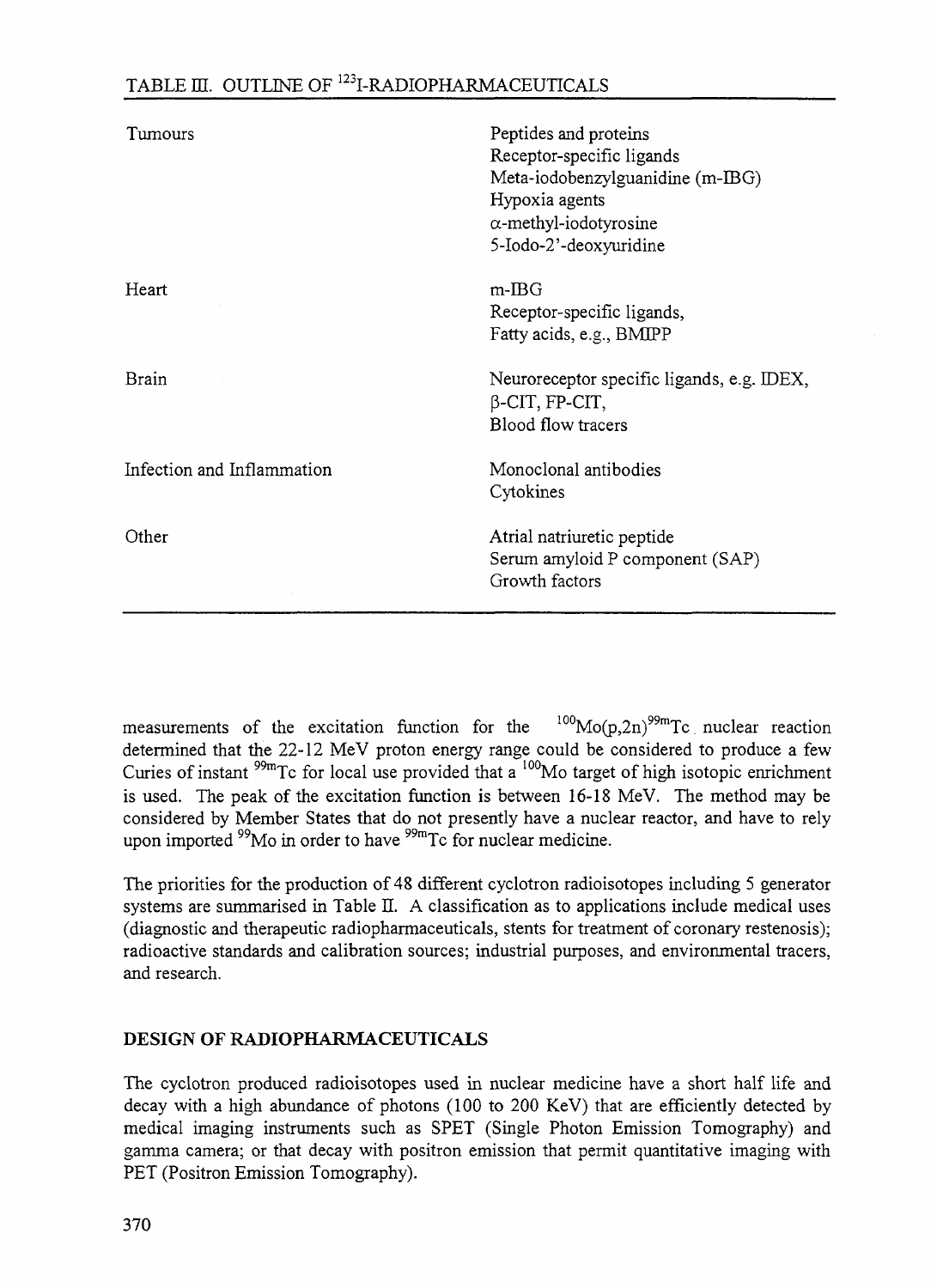Iodine-123 is gradually displacing the use of <sup>131</sup>I for diagnostic applications. The major drawback to wider use of  $123I$  is the expensive targetry system involving the use of isotopically enriched  $124Xe$  as the target system. Table III outlines the range of  $123I$ radiopharmaceuticals used for various applications [4].

Fluorine-18 (T<sub>1/2</sub> = 110 m), <sup>11</sup>C (T<sub>1/2</sub> = 20 m), <sup>15</sup>O (T<sub>1/2</sub> = 2 m), and <sup>13</sup>N (T<sub>1/2</sub> = 10 m), are the most popular PET radioisotopes. Over 1000 compounds have been labelled to study specific biochemical processes and physiologic function. Numerous of receptor-specific ligands, small molecules, growth factors are being evaluated [5]. The European concerted action [6] on new radiotracers is an excellent example of coordinated research efforts for quality assurance and technology transfer. The new frontier for radiopharmaceutical development is based upon the collaboration of radiopharmaceutical scientists and molecular biologists.

Radioisotope production has been optimised, but there is a continuing need for automation in radionuclide processing and radiopharmaceutical synthesis. Considerable synthesis automation is commercially available for the preparation of synthetic precursors and PET radiopharmaceuticals. The clinical applications in oncology, cardiology and neurology presently rely upon 25 different PET radiopharmaceuticals. However, most clinical PET centres routinely use only 2 to 5 PET radiopharmaceuticals. <sup>18</sup>FDG is the most popular PET radiopharmaceutical. There is an opinion the nuclear oncology with <sup>18</sup>FDG accounts for >80% of clinical PET applications.

An additional advantage of emission tomography is that low dose of short lived cyclotron radioisotopes is used to do individual patient radiation treatment planning prior to administration of a high dosage of reactor produced radioisotopes for endotherapeutic treatments. For example, the use of the positron emitter <sup>124</sup>I for PET studies as the prelude to high dose administration of  $^{131}$ I;  $^{64}$ Cu and  $^{67}$ Cu; or  $^{86}$ Y and  $^{90}$ Y

### **PROGRAMME DEVELOPMENT CONSIDERATIONS**

The first question arising when an institution is considering to purchase a cyclotron relates to the decision of the scope of the program envisioned for radioisotope production. The next questions focus on all aspects of the radiochemistry, hot cell processing, automation for provision of radioisotopes, labelled synthetic precursors and preparation in the required radionuclidic purity and radiochemicai form for use. Considerable information is available in topical books and review articles published during the past 5 years [7,8.9,10]. The Cyclotron Directory to be published in 1998 contains very useful information concerning cyclotron programs worldwide[l].

#### **REFERENCES**

- [1] Directory of Cyclotrones Used for Radionuclide Production in Member States, IAEA-TECDOC-1007 (1998), International Atomic Energy Agency, Vienna
- [2] Sekine, T., Lambrecht, R.M., and Vera Ruiz, H., "Alice Predictions on Accelerator Production of Molybdenium-99", (1996) to be published.